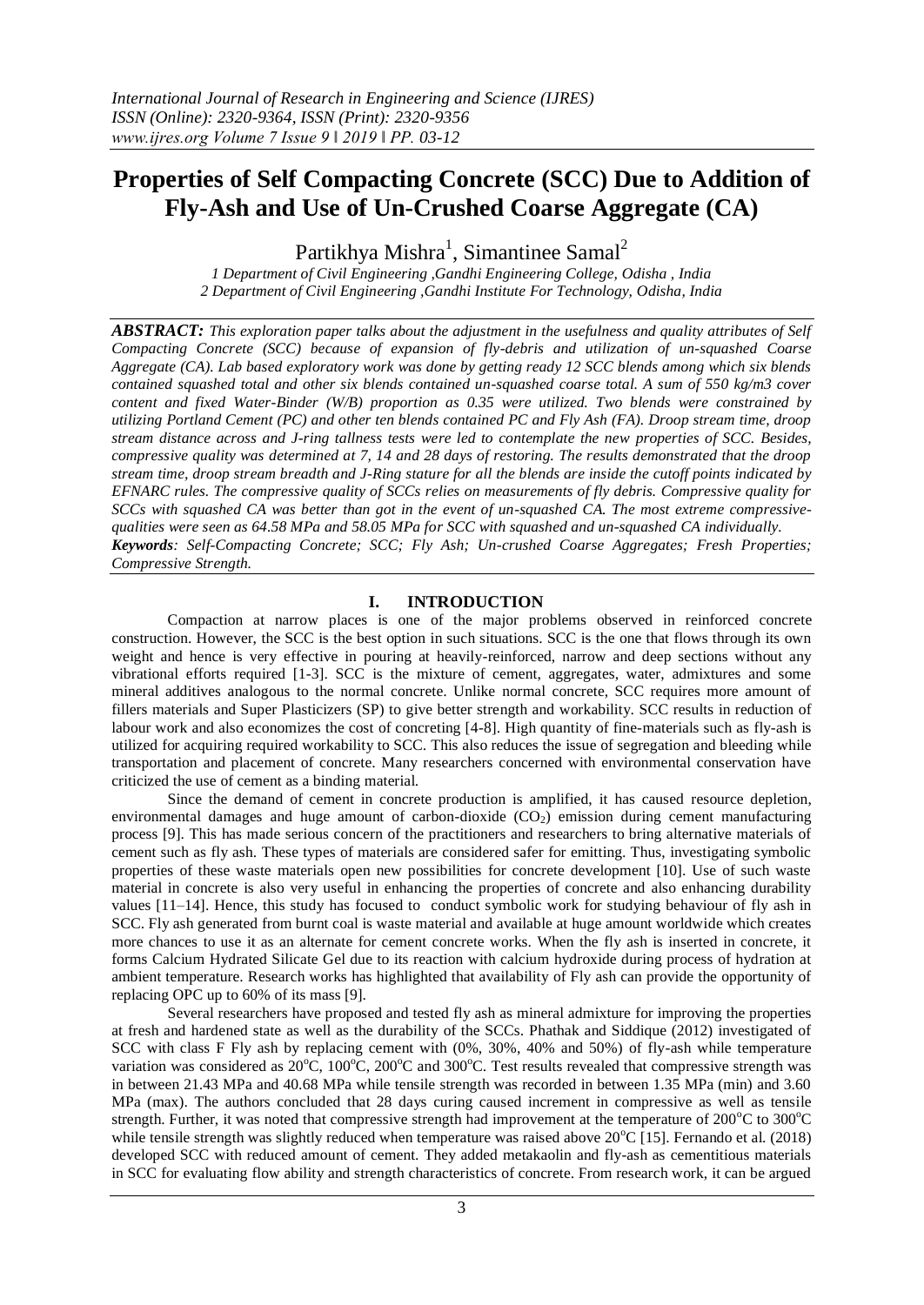that metakaolin and fly ash addition is very usable in manufacturing low strength SCC with required workability and lower use of binder [16].

A research work conducted by Dinesh et al. (2017) showed comparison of effect of silica-fume and flyash as cementitious materials. The study revealed that silica fume exhibited positive results in increasing the concrete properties as compared to fly ash [17]. Jalal et al. (2015) studied the rheological characteristics of SCC when cement was partially replaced by silica nano, SF and fly ash. Experiments showed that fly ash is helpful in improving the rheological properties when compared with the other materials. However, when SF and silica nano particle are mixed together as cementitious material, they revealed considerable effect on both the mechanical and rheological characteristics [18]. Considering the need of sustainability, it is more advisable to utilize waste materials as new construction materials. This will exert positive impact on environment as well social values. Hence, this study is aimed to use fly ash as cementitious material to reduce the quantum of OPC. Also un-crushed coarse aggregates obtained from sieving of hill sand are used as coarse aggregate. For this purpose, total 12 concrete mixes were designed. Out of them six mixes for crushed and six for un-crushed CA with respect to the inclusion of fly ash. Fly ash has partially replaced (by weight), the cement at the levels of 0% to 20% with 4% increment. This article is structured systematically to study the behavior of fly ash in SCC. It is stated with introduction following the material and methodology used for conducted the research work. Finding of the current work are presented and the article is ended up with conclusion of the research work.

#### **II. MATERIALS AND METHODS**

Methodology is systematic process for carrying out any research work. Stepwise approach used for this research is presented in following figure.



**Figure 1. Flowchart to produce optimum SCC mix design**

Figure 1 above depicts that the first step for conducting this study is selection of the material. The SCC mixtures used in this study were prepared with PC; lucky brand; conforming to the requirements specified in ASTM C150/C150M-18, class F fly ash (FA) according to ASTM C 618, the coarse aggregate used was both crushed and un crushed in nature with a maximum size of 13 mm, while crushed hill sand passing from number 4 sieve was used in this study. The gradation curves for used material are presented in Figures 2 to 6.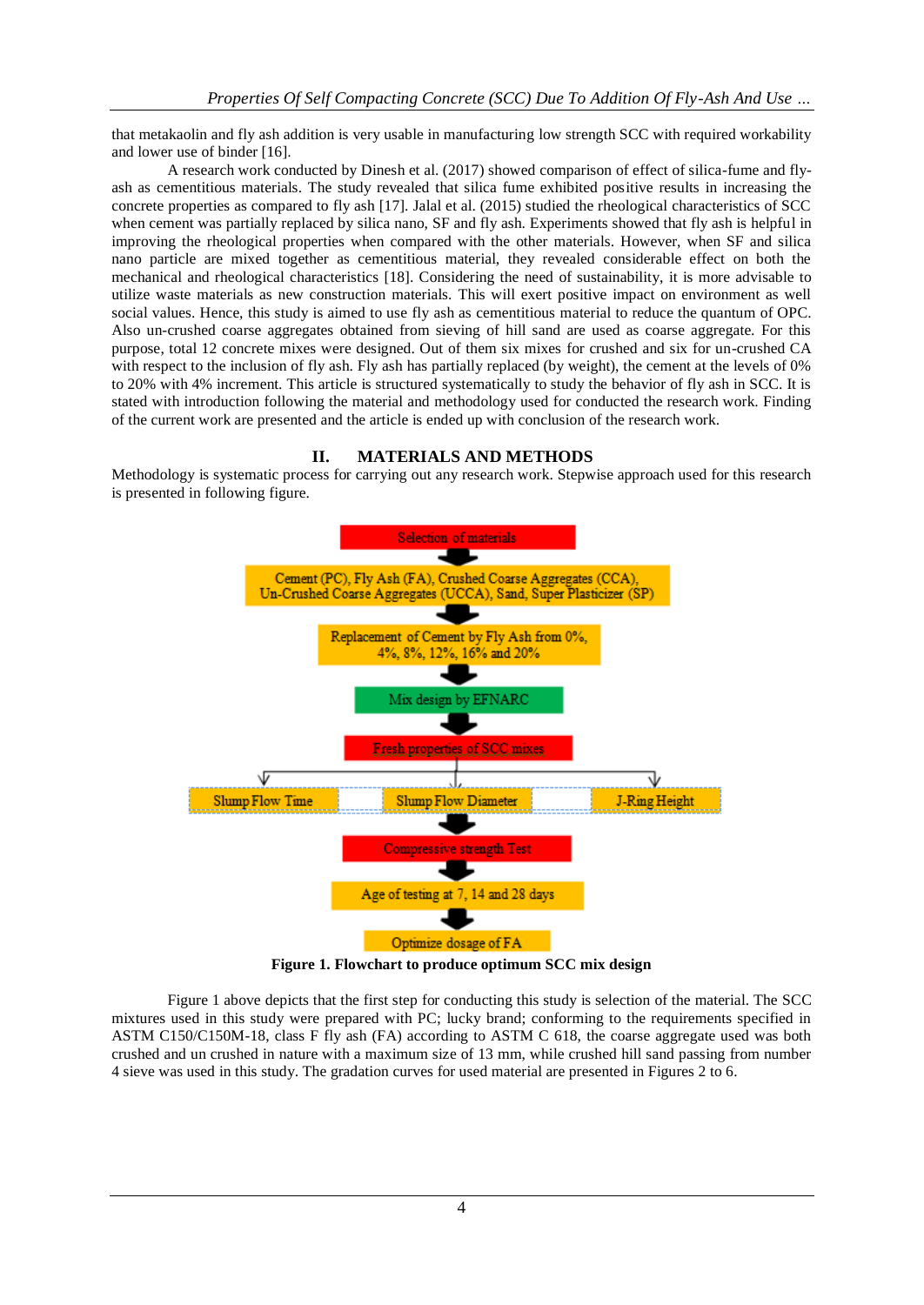



**Figure 2. Gradation of Cement**



**Sieve # Figure 3. Gradation of Fly Ash**



5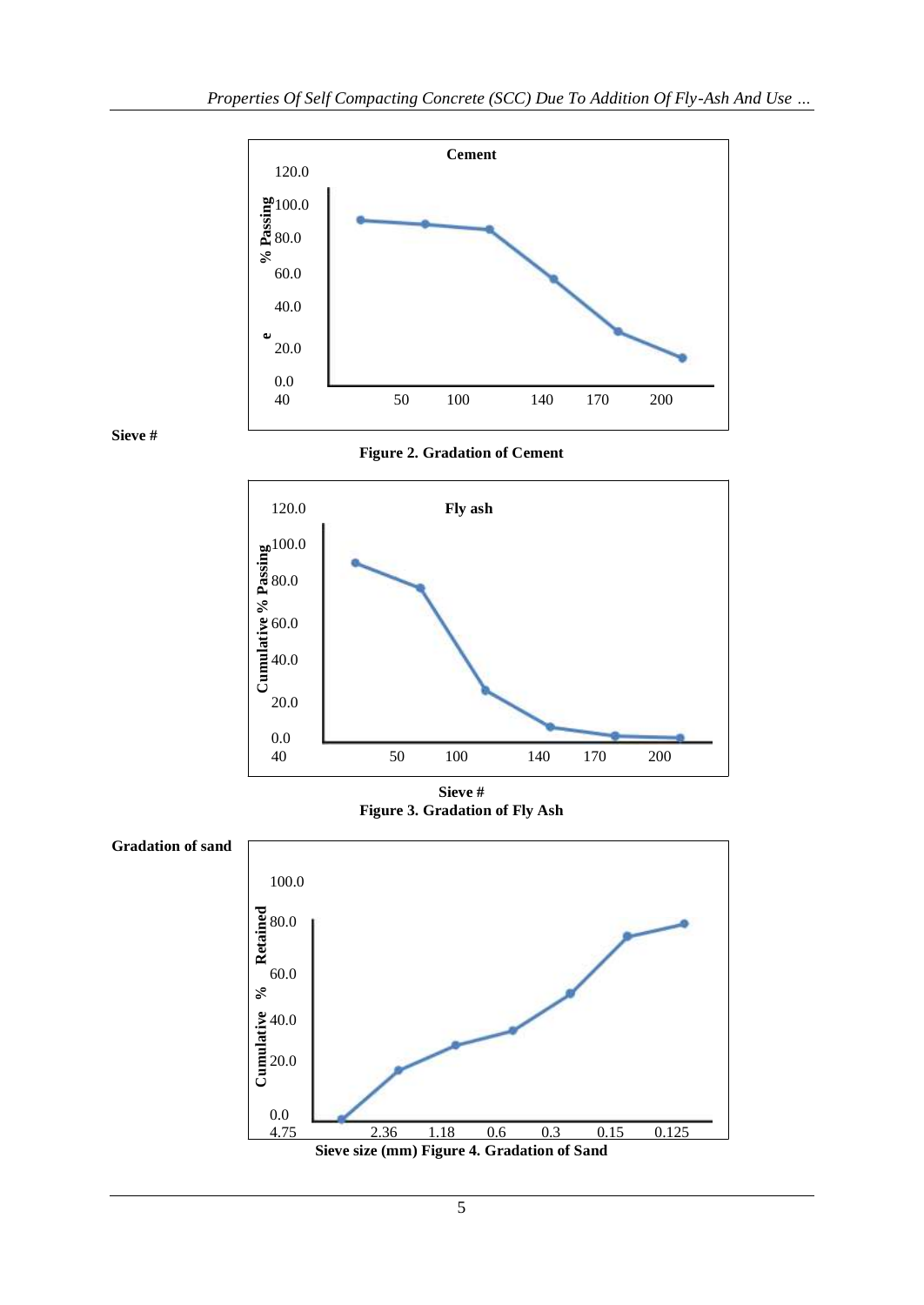



**Sieve size (mm) Figure 5. Gradation of Crushed Coarse Aggregates**



**Figure 6. Gradation of Un-Crushed Coarse Aggregate**

A polycarboxylic-ether based super plasticizer having relative density of 1.08 and pH value equals to 6.2 was used in all mixtures. For comparing the effect of fly ash, 10 mixes were prepared as binary mixes i.e. blending OPC and FLA where fly ash replace equal amount of cement by weight while remaining 2 mixes were control mixes i.e. OPC was used as binder. W/B ratio for these mixes was taken as 0.35. Initially, mix proportions were considered in accordance with EFNARC guidelines [19] which were finalized through several laboratory trials. Description of various mix proportions are shown in Table 1.

|        |               |                 | <b>Cement</b>     | <b>Fly ash</b> | <b>Binder</b>     | W/B  | <b>SP</b> | Sand | CА   | SP   | <b>Water</b>             |
|--------|---------------|-----------------|-------------------|----------------|-------------------|------|-----------|------|------|------|--------------------------|
| S. No. | <b>Mix ID</b> |                 | kg/m <sup>3</sup> | $kg/m^2$       | kg/m <sup>3</sup> | (%)  | (%)       | kg/m | kg/m | kg/m | $\mathbf{kg}/\mathbf{m}$ |
|        |               | <b>CM</b>       | 550               |                | 550               | 0.35 |           | 850  | 890  |      | 192.5                    |
|        | 4%            | Fly ash 528     |                   | 22             | 550               | 0.35 |           | 850  | 890  |      | 192.5                    |
|        | 8%            | $Fly$ ash $506$ |                   | 44             | 550               | 0.35 |           | 850  | 890  |      | 192.5                    |
|        |               | 12% Fly ash 484 |                   | 66             | 550               | 0.35 |           | 850  | 890  |      | 192.5                    |

**Table 1. A detail of SCC mixes with quantities of ingredients for 1 m<sup>3</sup>**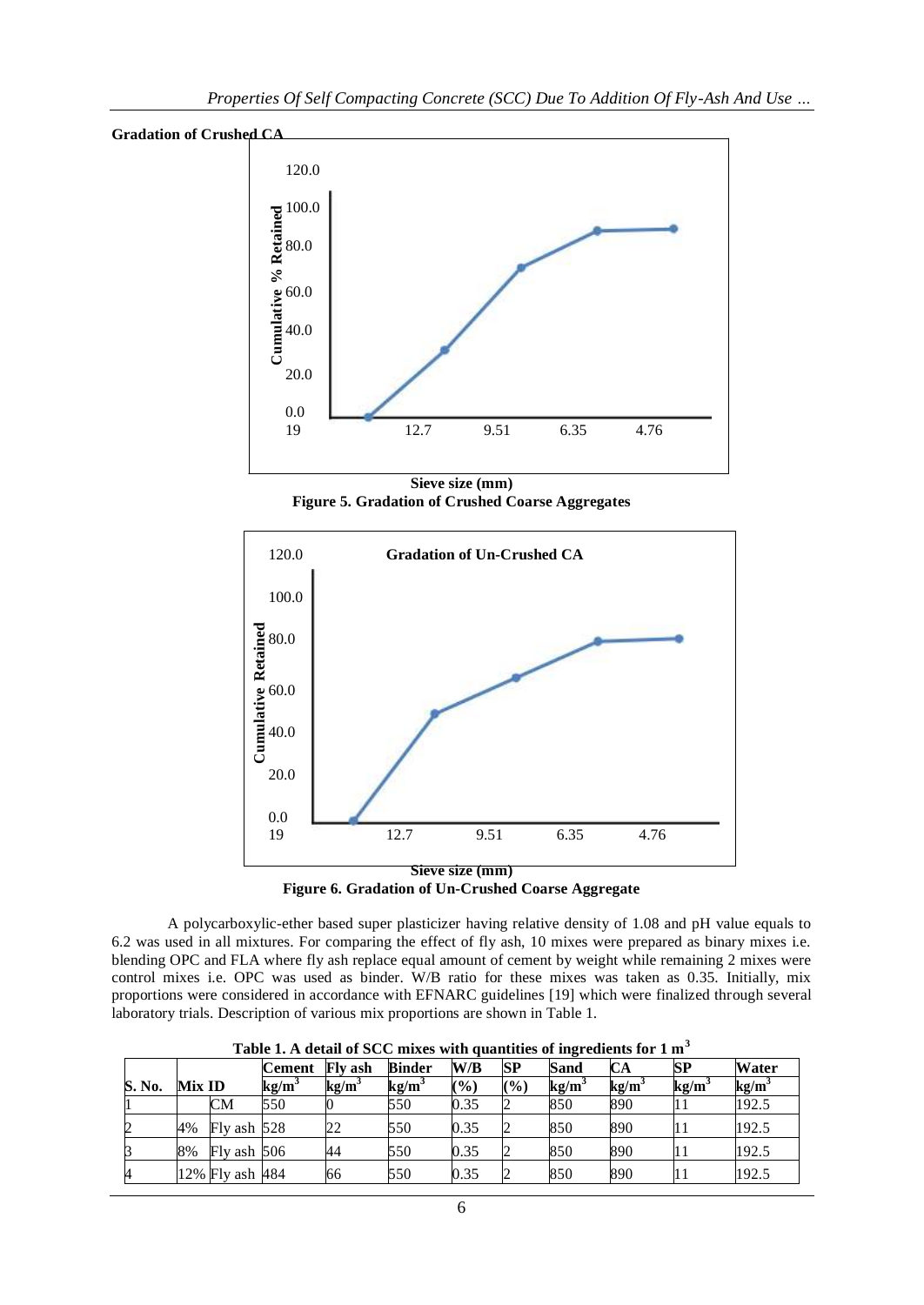| ς<br>IJ | 16% Fly ash 462 | 88  | 550 | 0.35 | ∠ | 850 | 890 |     | 102<br>ن د سه |
|---------|-----------------|-----|-----|------|---|-----|-----|-----|---------------|
| 6       | 20% Fly ash 440 | 110 | 550 | 0.35 | ∽ | 850 | 890 | . . | 102<br>ن ک    |
|         |                 |     |     |      |   |     |     |     |               |

In assessing fresh properties of the mix compositions, flow ability was measured through slump flow time and flow diameter test while passing ability test was performed through J-ring test. Furthermore, compressive strength was checked at 7, 14 and 28 days curing to appraise the hardened properties of the concrete. Flow ability of all the mixes was controlled by slump flow diameter to maintain the required range i.e. 70 to 80 cm as advised by EFNARC (2002)

[19]. For each mix proportions, several trial batches were prepared by varying the amount of super plasticizer to obtain the preferred value of slump flow diameter. Cubes having dimensions as  $100 \times 100 \times 100$ mm were casted and tested under compression to assess the hardened properties of the SCCs. Five cube specimens of each mix were casted from each batch. Ultimate compressive strength was computed based on average of five values as shown in Tables 3 and 4.

#### **III. RESULTS AND DISCUSSIONS 3.1. Fresh Properties**

The Slump Flow time, Slump flow diameter and J- Ring Tests were performed in lab as EFNARC guidelines [19]. The results of the slump flow tests of concrete with fly ash are presented in Table 2. The spread diameter of slump flow ranges between 69.5-76.3 cm. From the Table 2 it can clearly be interpreted that spread diameter raised with enhancement in fly ash percentage, indicating that fly ash reduces the viscosity of the SCC mixes and thus encourages segregation. The same findings have also been reported by Bouzoubaa and Lachemi (2001) [20]. An identical trend is observed in slump flow time and J-Ring height for all the mixes within the limits specified by [19]. Un-crushed coarse aggregates have a flat surface. The flatness of the coarse aggregates enhances workability parameters. Table 2 depicted that workability of SCC mixes is more pronounced while using un-crushed CA.

| S. No.       | Mix ID           | (sec)<br>$limits 2-5 sec$ | Table 2. A fresh property of SCC mixes<br>Slump flow time $T_{50}$ Slump flow diameter J-ring | (cm)<br>limits $65-80$ cm |                           | limits<br>$0-10$ mm | height<br>(mm)          |
|--------------|------------------|---------------------------|-----------------------------------------------------------------------------------------------|---------------------------|---------------------------|---------------------|-------------------------|
|              |                  | <b>Crushed</b>            | Un-Crushed Crushed                                                                            |                           | <b>Un-Crushed Crushed</b> |                     | $Un-$<br><b>Crushed</b> |
| $\mathbf{1}$ | <b>CM</b>        | 4.6                       | 4.3                                                                                           | 69.5                      | 70.4                      | 9.6                 | 9.4                     |
| 2            | 4% Fly ash 4.4   |                           | 4.2                                                                                           | 70.25                     | 71.2                      | 9.53                | 9.2                     |
| 3            | 8% Fly ash 4     |                           | 3.84                                                                                          | 71.45                     | 72.9                      | 9.46                | 9                       |
| 4            | 12% Fly ash 3.92 |                           | 3.79                                                                                          | 72.15                     | 74                        | 9.2                 | 8.6                     |
| 5            | 16% Fly ash 3.72 |                           | 3.6                                                                                           | 73.6                      | 75.6                      | 9.13                | 8.3                     |
| 6            | 20% Fly ash 3.54 |                           | 3.2                                                                                           | 74.8                      | 76.3                      | 8.9                 | 8                       |



**Figure 7. Pictorial views of slump flow and J-ring tests**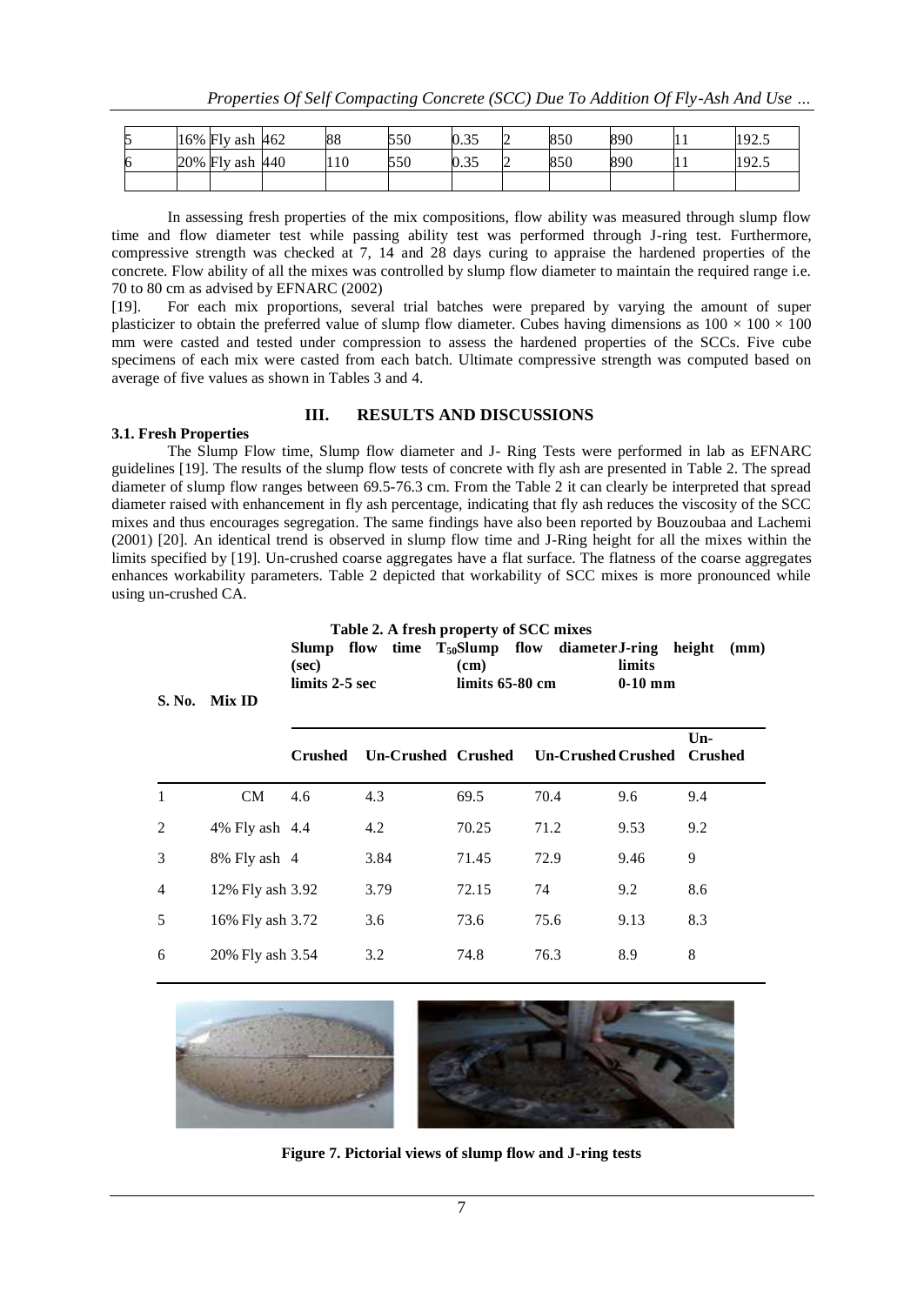#### **3.2. Compressive Strength**

The results of average compressive strength with crushed and un-crushed (CA) at various testing curing ages are drawn in tabular form as in Tables 3 and 4.

|        |              | <b>Compressive Strength (MPa)</b> |         |         |  |  |  |
|--------|--------------|-----------------------------------|---------|---------|--|--|--|
| S. No. | <b>Mixes</b> |                                   |         |         |  |  |  |
|        |              | 7 days                            | 14 days | 28 days |  |  |  |
|        | 0% FA        | 53.46                             | 56.03   | 60.50   |  |  |  |
| ∠      | 4% FA        | 56.07                             | 60.84   | 61.82   |  |  |  |
|        | 8% FA        | 62.97                             | 63.45   | 64.58   |  |  |  |
| 4      | 12% FA       | 53.42                             | 56.54   | 57.92   |  |  |  |
| 5      | 16% FA       | 44.99                             | 48.74   | 52.00   |  |  |  |
| 6      | 20% FA       | 42.66                             | 45.65   | 47.47   |  |  |  |
|        |              |                                   |         |         |  |  |  |

**Table 3. Average Compressive strength (Crushed Aggregates)**

**Table 4. Average Compressive strength (Un-crushed Aggregates)**

|        |              | <b>Compressive Strength (MPa)</b> |         |         |  |  |  |
|--------|--------------|-----------------------------------|---------|---------|--|--|--|
| S. No. | <b>Mixes</b> |                                   |         |         |  |  |  |
|        |              | 7 days                            | 14 days | 28 days |  |  |  |
|        | 0% FA        | 45.90                             | 51.39   | 55.85   |  |  |  |
|        | 4% FA        | 48.83                             | 54.17   | 57.38   |  |  |  |
|        | 8% FA        | 51.44                             | 55.18   | 58.05   |  |  |  |
| 4      | 12% FA       | 39.81                             | 45.02   | 47.23   |  |  |  |
|        | 16% FA       | 38.95                             | 44.20   | 45.94   |  |  |  |
| 6      | 20% FA       | 32.92                             | 37.02   | 38.72   |  |  |  |
|        |              |                                   |         |         |  |  |  |



**Figure 8. Compressive strength at 7 days curing with crushed and un-crushed coarse aggregates**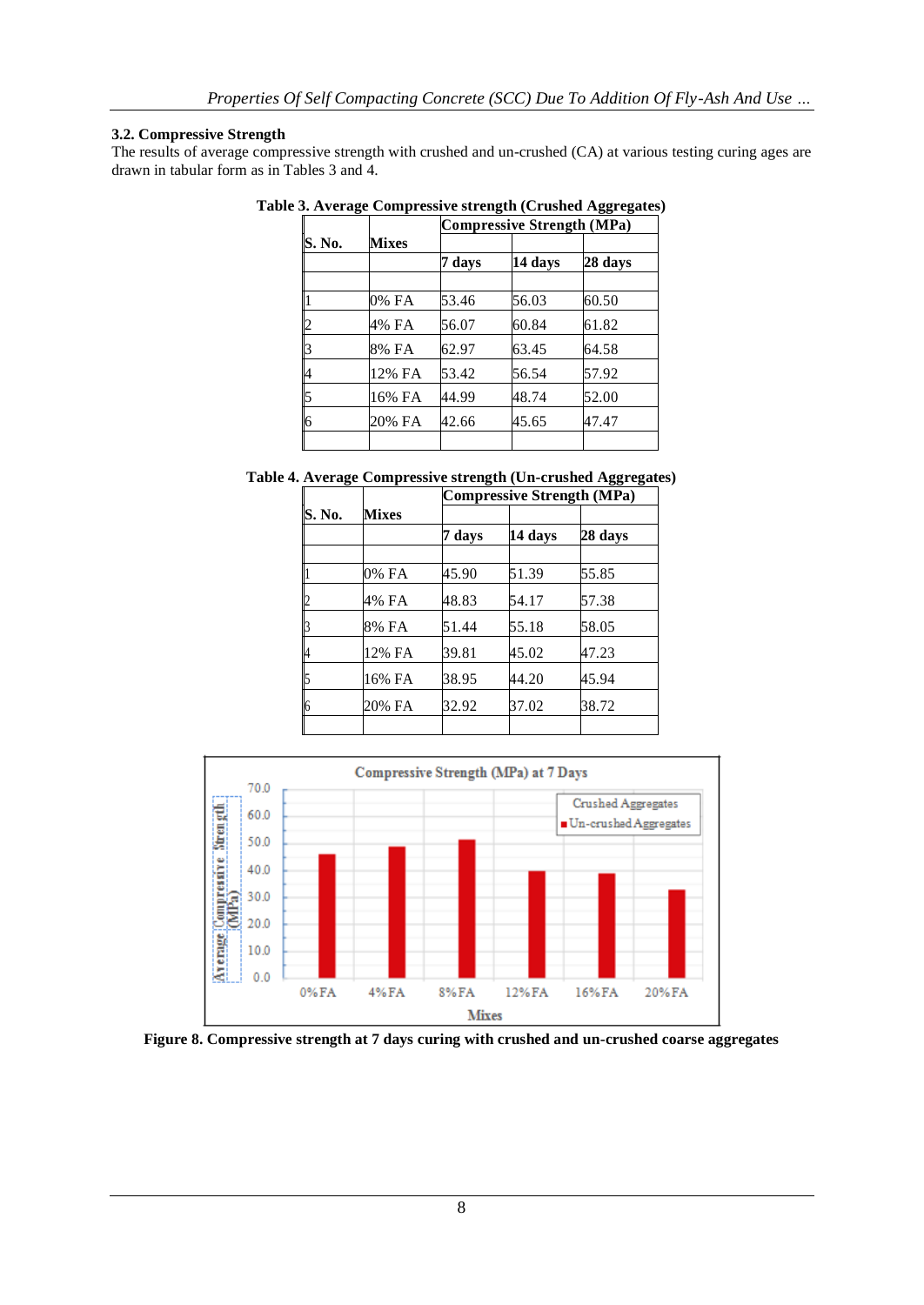

**Figure 9. Compressive strength at 14 days curing with crushed and un-crushed coarse aggregates**



**Mixes** 

**Figure 10. Compressive strength at 28 days curing with crushed and un-crushed coarse aggregates**



**Figure 11. Compressive strength at 7, 14 and 28 days curing with crushed coarse aggregates**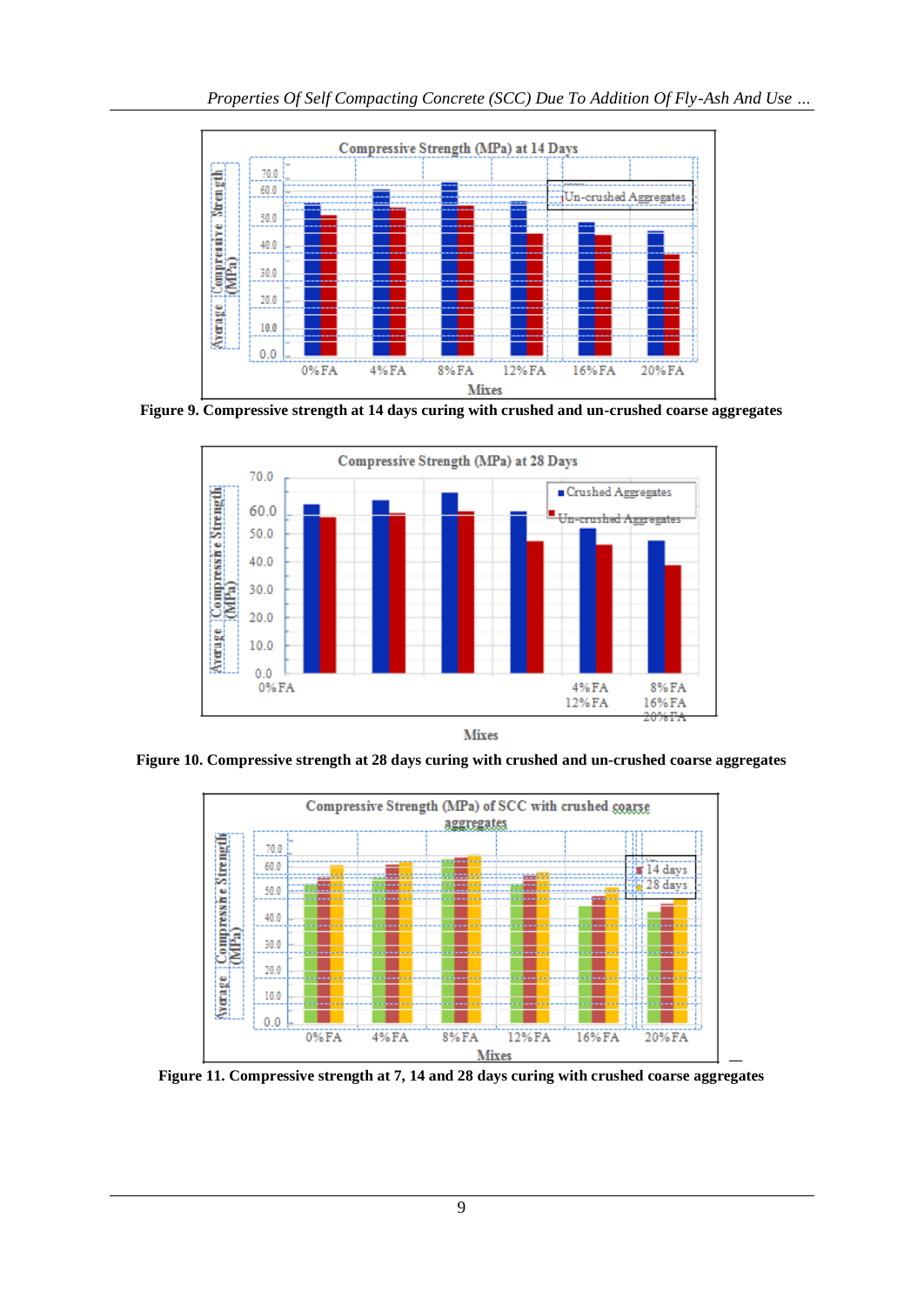

**Figure 12. Compressive strength at 7, 14 and 28 days curing with un-crushed coarse aggregates**

Tables 3 and 4 presents the results of the average compressive strength profile of SCCs using crushed and un-crushed coarse aggregates at different curing ages respectively. It is observed that the compressive strength is improved by raising the dosage of fly ash up to 8%. The average increase was observed 6.7% and 4% at 28 days curing for SCC manufactured by using crushed and un-crushed aggregates respectively. While for more replacement levels of fly ash, the compressive strength is slightly decreased for both the concretes at all curing ages. Similar study was conducted by Jalal et al. (2015) by adding 10% fly ash where compressive strength measured at 28 day was recorded as 37.3 MPa [18]. Comparing the results of current study as in Table 2 with the work of Jalal et al. (2015), it can concluded that the compressive strength with 8% fly ash at 28 days obtained is approximately 18% higher than that achieved by Jalal et al. (2015). Figures 8, 9 and 10 shows the graphical comparison of compressive strength of proposed concrete by using crushed and un-crushed coarse aggregates for 7, 14 and 28 days curing respectively. Figures 11 and 12 gives graphical view of compressive strength at all curing ages for crushed and un-crushed aggregates concretes respectively. From these figures it may be observed that SCCs manufactured with crushed CA exhibited the higher compressive strength than concretes with un-crushed CA in the respective group of mixes having the same replacement levels of fly ash and curing ages.

### **IV. CONCLUSIONS**

From the obtained results subsequent conclusion are drawn:

- $\Box$  Fresh properties of SCC depend upon mix proportions and these can be adjusted with the appropriate dosage of SP;
- $\Box$  The optimum dosage of SP used to maintain the required specified values of slump flow diameter between 70 to 80 cm is 2%;
- $\Box$  An identical trend was observed in slump flow time and J-Ring height for all the mixes were found to be within the limits specified for EFNARC;
- It was observed that the values of fresh properties are remarkably increased while using un-crushed CA;
- $\Box$  Compressive strength of SCCs depends upon the dosage of cement replacement levels of fly ash;
- $\Box$  The 28 days compressive strength of SCC with crushed and un-crushed CA increases by raising the percentage of fly ash to 8% instead of 6.7% and 4% of their respective controlled mix;
- $\Box$  The strength properties were improved when SCC was manufactured with crushed CA. The maximum compressive strength at 28 days was recorded 64.58 MPa at 8% replacement level of fly ash.

## **V. ACKNOWLEDGEMENTS**

The authors would be very thankful to Quaid-e-Awam University of Engineering, Science & Technology Nawabshah Sindh Pakistan for the support

#### **Conflicts of Interest**

The authors declare no conflict of interest.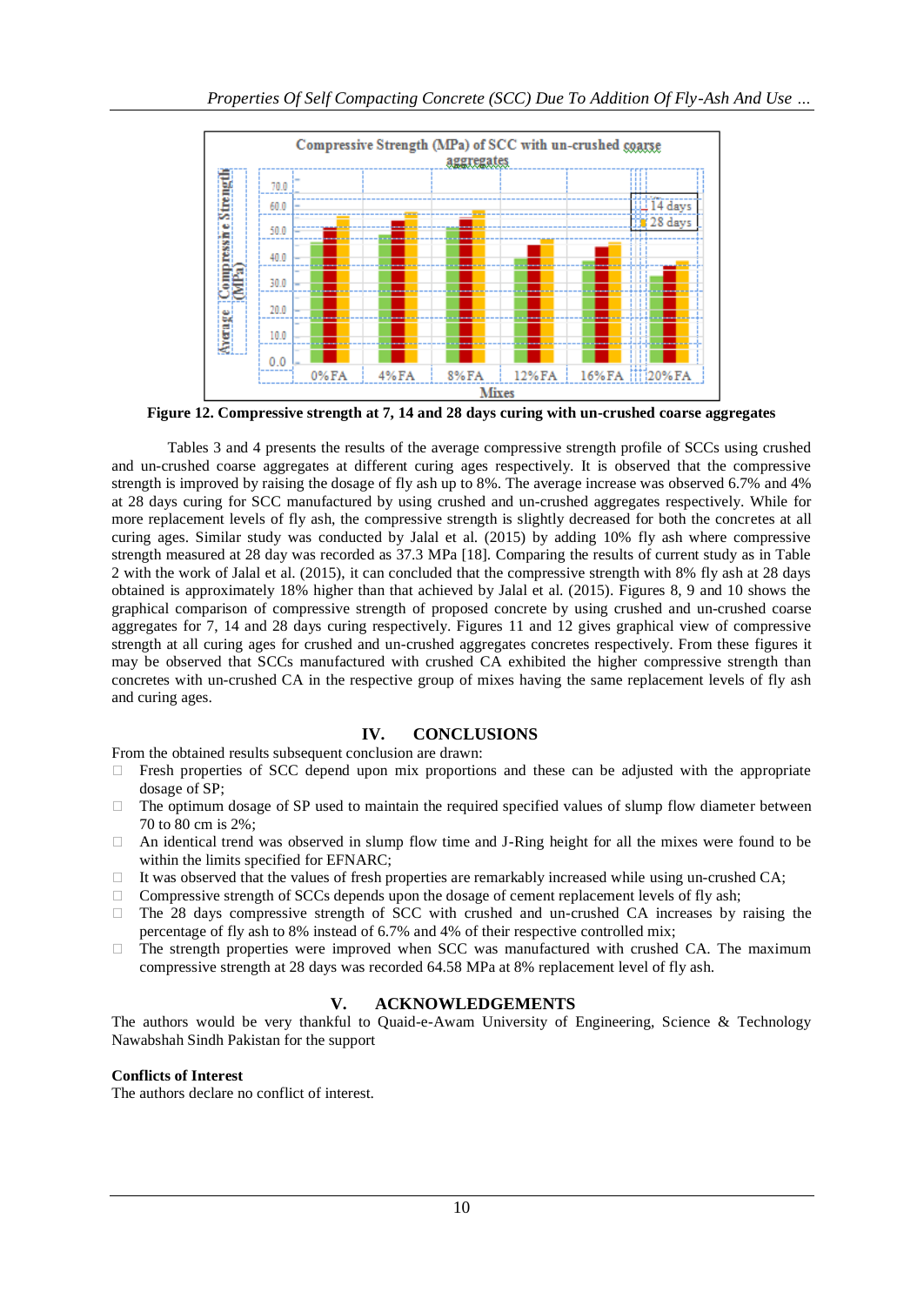#### **REFERENCES**

- [1] Memon, Noor Ahmed, Muneeb Ayoub Memon, Nawab Ali Lakho, Fareed Ahmed Memon, Manthar Ali Keerio, and Ammaar Noor Memon. "A review on self-compacting concrete with cementitious materials and fibers." Engineering, Technology & Applied Science Research 8, no. 3 (2018): 2969-2974.
- [2] Gholhaki, Majid, Ali kheyroddin, Mohammad Hajforoush, and Mostafa Kazemi. "An Investigation on the Fresh and Hardened Properties of Self-Compacting Concrete Incorporating Magnetic Water with Various Pozzolanic Materials." Construction and Building Materials 158 (January 2018): 173–180. doi:10.1016/j.conbuildmat.2017.09.135.
- [3] El Mir, Abdulkader, and Salem G. Nehme. "Utilization of Industrial Waste Perlite Powder in Self-Compacting Concrete." Journal of Cleaner Production 156 (July 2017): 507–517. doi:10.1016/j.jclepro.2017.04.103.
- [4] Iqbal, Shahid, Ahsan Ali, Klaus Holschemacher, and Thomas A. Bier. "Mechanical Properties of Steel Fiber Reinforced High Strength Lightweight Self-Compacting Concrete (SHLSCC)." Construction and Building Materials 98 (November 2015): 325-333. doi:10.1016/j.conbuildmat.2015.08.112.
- [5] Kamal, M.M., M.A. Safan, A.A. Bashandy, and A.M. Khalil. "Experimental Investigation on the Behavior of Normal Strength and High Strength Self-Curing Self-Compacting Concrete." Journal of Building Engineering 16 (March 2018): 79–93. doi:10.1016/j.jobe.2017.12.012.
- [6] Brouwers, H.J.H., and H.J. Radix. "Self-Compacting Concrete: Theoretical and Experimental Study." Cement and Concrete Research 35, no. 11 (November 2005): 2116–2136. doi:10.1016/j.cemconres.2005.06.002.
- [7] Nguyen, Hoang-Anh, Ta-Peng Chang, Jeng-Ywan Shih, and Herry Suryadi Djayaprabha. "Enhancement of Low-Cement Self-Compacting Concrete with Dolomite Powder." Construction and Building Materials 161 (February 2018): 539–546. doi:10.1016/j.conbuildmat.2017.11.148.
- [8] Kannan, V. "Strength and Durability Performance of Self Compacting Concrete Containing Self-Combusted Rice Husk Ash and Metakaolin." Construction and Building Materials 160 (January 2018): 169–179. doi:10.1016/j.conbuildmat.2017.11.043.
- [9] Rangan, B. Vijaya. "Design, Properties, and Applications of Low-Calcium Fly Ash-Based Geopolymer Concrete." Developments in Porous, Biological and Geopolymer Ceramics (2010): 347– 362. doi:10.1002/9780470339749.ch31.
- [10] Aprianti S, Evi. "A Huge Number of Artificial Waste Material Can Be Supplementary Cementitious Material (SCM) for Concrete Production – a Review Part II." Journal of Cleaner Production 142 (January 2017): 4178–4194. doi:10.1016/j.jclepro.2015.12.115.
- [11] Khodabakhshian, Ali, Mansour Ghalehnovi, Jorge de Brito, and Elyas Asadi Shamsabadi. "Durability Performance of Structural Concrete Containing Silica Fume and Marble Industry Waste Powder." Journal of Cleaner Production 170 (January 2018): 42–60. doi:10.1016/j.jclepro.2017.09.116.
- [12] Singh, Navdeep, Mithulraj M, and Shubham Arya. "Utilization of Coal Bottom Ash in Recycled Concrete Aggregates Based Self Compacting Concrete Blended with Metakaolin." Resources, Conservation and Recycling 144 (May 2019): 240–251. doi:10.1016/j.resconrec.2019.01.044.
- [13] Matos, Paulo Ricardo de, Maiara Foiato, and Luiz Roberto Prudêncio. "Ecological, Fresh State and Long-Term Mechanical Properties of High-Volume Fly Ash High-Performance Self-Compacting Concrete." Construction and Building Materials 203 (April 2019): 282–293. doi:10.1016/j.conbuildmat.2019.01.074.
- [14] Khan, Mehran, and Majid Ali. "Improvement in Concrete Behavior with Fly Ash, Silica-Fume and Coconut Fibres." Construction and Building Materials 203 (April 2019): 174–187. doi:10.1016/j.conbuildmat.2019.01.103.
- [15] Pathak, Neelam, and Rafat Siddique. "Properties of Self-Compacting-Concrete Containing Fly Ash Subjected to Elevated Temperatures." Construction and Building Materials 30 (May 2012): 274–280. doi:10.1016/j.conbuildmat.2011.11.010.
- [16] Pelisser, Fernando, Alexandre Vieira, and Adriano Michael Bernardin. "Efficient Self-Compacting Concrete with Low Cement Consumption." Journal of Cleaner Production 175 (February 2018): 324– 332. doi:10.1016/j.jclepro.2017.12.084.
- [17] Kumar, C. S., and K. Reena. "Experimental study on self-compacting self-curing concrete by replacing river sand by quarry dust for M50 grade concrete." International Journal of Engineering and Management Research (IJEMR) 5, no. 5 (2015): 180-186.
- [18] Jalal, Mostafa, Alireza Pouladkhan, Omid Fasihi Harandi, and Davoud Jafari. "Comparative Study on Effects of Class F Fly Ash, Nano Silica and Silica Fume on Properties of High Performance Self Compacting Concrete." Construction and Building Materials 94 (September 2015): 90–104. doi:10.1016/j.conbuildmat.2015.07.001.
- [19] EFNARC. "Specification and Guidelines for Self-Compacting Concrete." (2002).